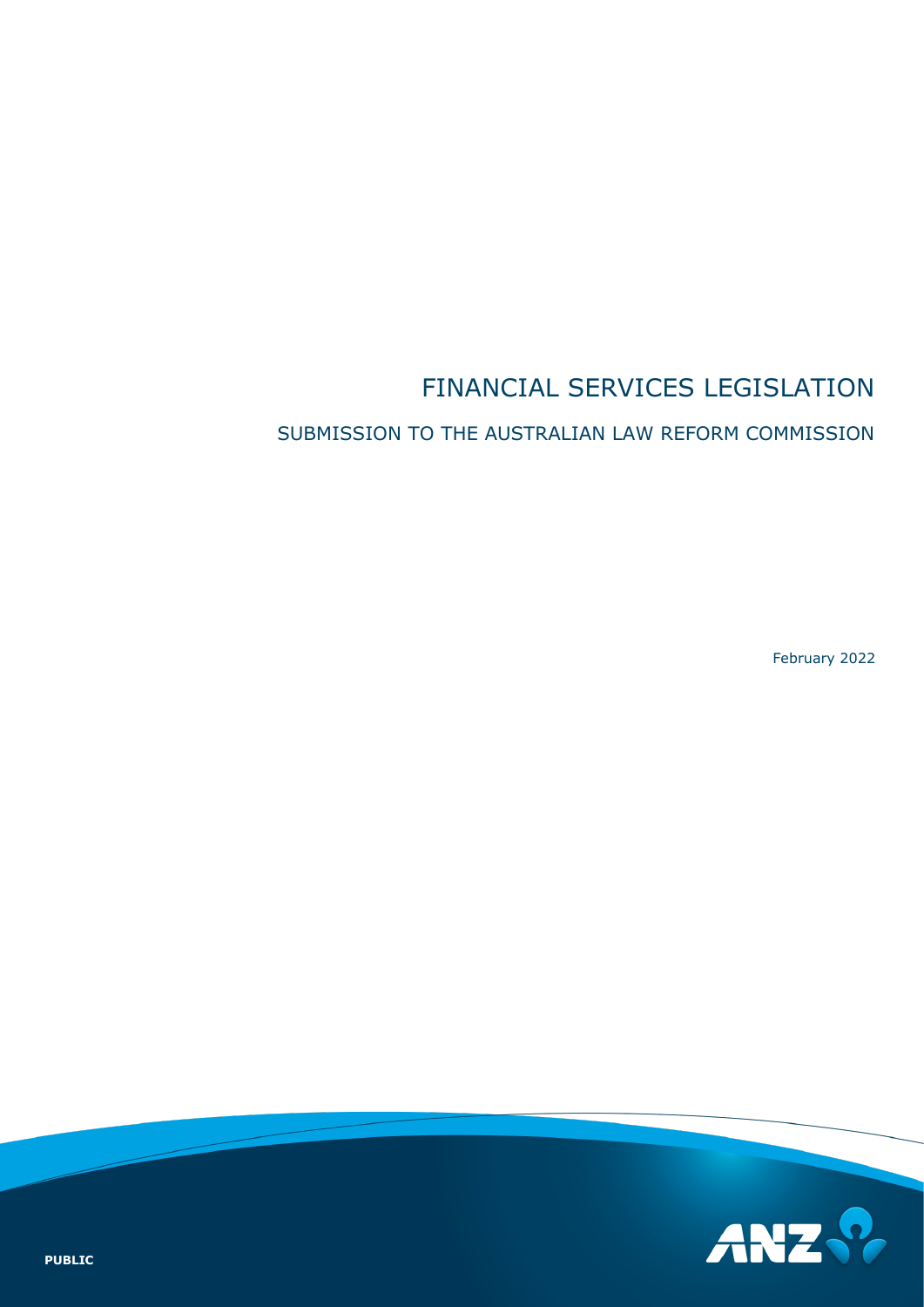### INTRODUCTION

- 1. ANZ thanks the Australian Law Reform Commission (**ALRC**) for the opportunity to comment on Interim Report A (**Report**) of the ALRC's inquiry into financial services legislation (**Inquiry**).
- 2. We welcome the Inquiry and its overarching objective of improving the financial services law. This law should be clear, consistent, easy to navigate, and appropriately designed to achieve its policy intent and enable compliance.
- 3. Simplification of the legislation is an appropriate approach to achieving these objectives. Businesses must, however, be able to be certain of their obligations. As referred to in the Report, a principles-based approach to legislation may be simpler, more flexible and help avoid 'tick a box' compliance, but may sacrifice precision and certainty.<sup>[1](#page-1-0)</sup> The law must strike an appropriate balance to be most workable for its users.
- 4. To assist the ALRC to develop its recommendations, we have set out below some observations on selected proposals and questions from the Report.

## DETAILED POINTS

#### Definitions of 'financial product' and 'financial service' (Proposals A3 to A6)

- 5. Proposal A3 is to create uniform definitions of 'financial product' and 'financial service'. Proposals A4 to A6 are proposals to simplify these and other interrelated definitions, predominantly by removing them or some of their detail.
- 6. We support the development of uniform definitions. These will improve consistency and remove unnecessary complexity. Uniform definitions should, in our view, also be adopted for other terms not mentioned in the proposals, including 'small business' (referred to in Appendix C5 of the Report).
- 7. We generally support the measures contained in Proposals A4 and A6. We note, however, that the specific inclusions of section 12BAA(7) of the *Australian Securities and Investments Commission Act 2001* (**ASIC Act**) include 'credit facilities'. We had understood that Parliament used the ASIC Act definition of financial product for the purposes of Part 7.8A of the *Corporations Act 2001* (**Corporations Act**) because of this specific inclusion. We also note that, by removing the inclusions, it will be important to

i,

<span id="page-1-0"></span> $1$  See Interim Report A, pp 57, 69-82.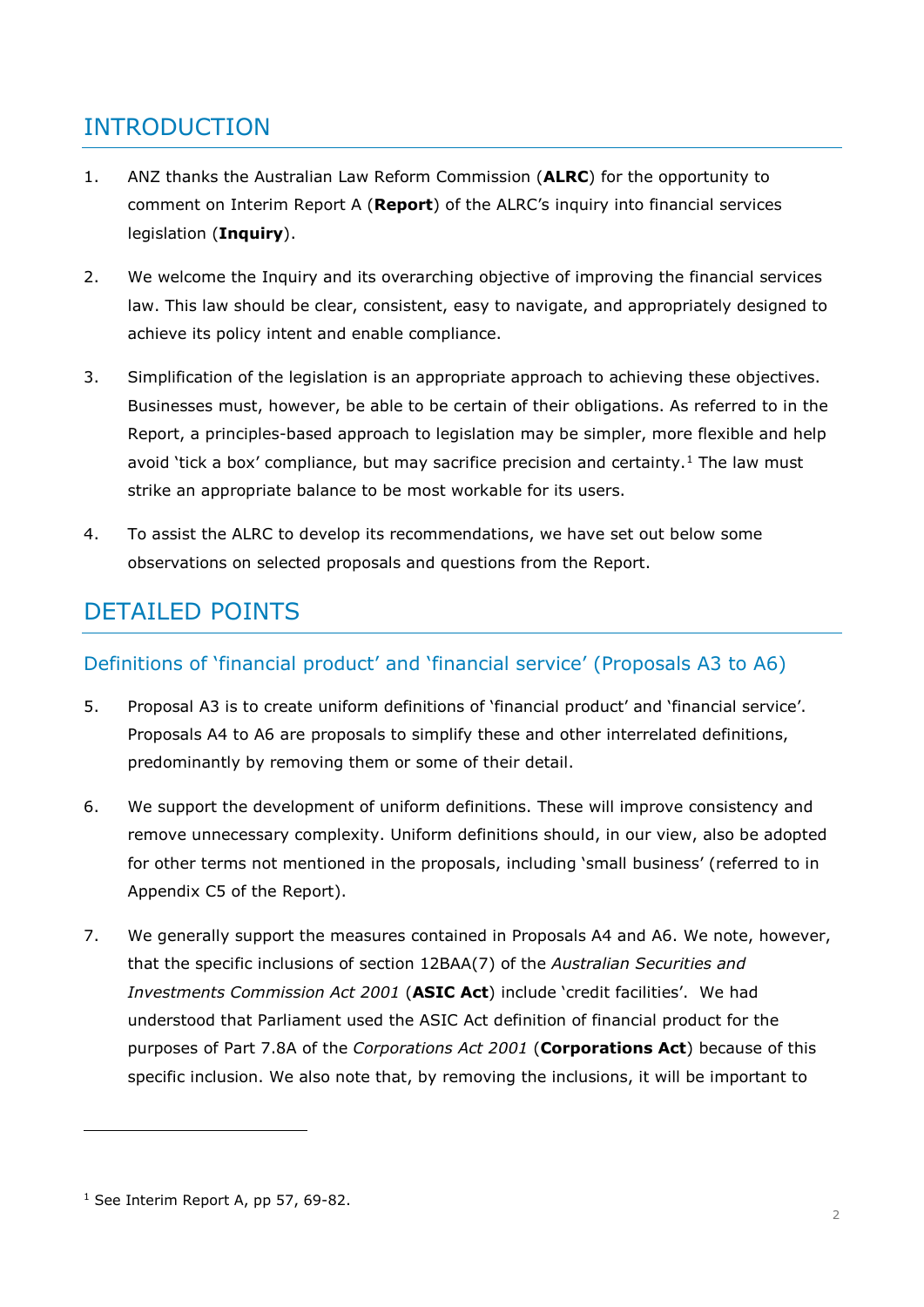consider how the consumer protections continue to apply to credit facilities, if this is the policy intent.

- 8. With respect to Proposal A5, the removal of the Corporations Act definitions in sections 763B ('makes a financial investment'), 763C ('manages financial risk') and 763D ('makes non-cash payments') may require further consideration.[2](#page-2-0) The removal of these definitions would, in effect, leave these terms with their natural meanings for the purposes of the definition of 'financial product' in s 76[3](#page-2-1)A. $3$  These meanings may not always be intuitive or clear. Users of the legislation would need to resolve any ambiguities through case law, or by referring to the repealed definitions.
- 9. The change may also have the effect, perhaps unintentionally, of broadening the definition of 'financial product'. This would be changing the law, rather than simply removing drafting clutter.
- 10. We note the suggestion made in the Report that the subject matter of Chapter 7 of the Corporations Act and the *National Consumer Credit Protection Act 2009* (**NCCPA**) could be consolidated into what is currently the ASIC Act (and that Act renamed).[4](#page-2-2) This could be intuitively appealing, particularly if it involves rationalisation of the licensing, disclosure and suitability regimes. Such a change would, however, involve significant transition cost and the policy benefits and mechanisms would need to be carefully considered.

#### Financial products disclosure (Proposal A8)

- 11. Proposal A8 is to reframe the obligation to provide financial product disclosure in Part 7.9 of the Corporations Act as an outcomes-based standard.
- 12. As discussed in the Report, outcomes-based regulation is supported by the logic that businesses are often better placed than regulators to determine the processes and actions required to achieve regulatory outcomes.[5](#page-2-3) An outcomes-based standard for financial products disclosure could, in theory, provide more flexibility and facilitate innovation. This could benefit consumers and industry.
- 13. Over time, however, disclosures could become homogenised as industry attempts to create consistency and certainty. We note that the approach would involve considerable

<span id="page-2-1"></span><sup>3</sup> Or s 12BAA ASIC Act.

-

<span id="page-2-0"></span><sup>2</sup> And equivalents at *Australian Securities and Investments Commission Act 2001* (**ASIC Act**) ss 12BAA(4), 12BAA(5), 12BAA(6).

<span id="page-2-2"></span><sup>4</sup> Above n 1 p 292.

<span id="page-2-3"></span><sup>5</sup> Ibid p 78.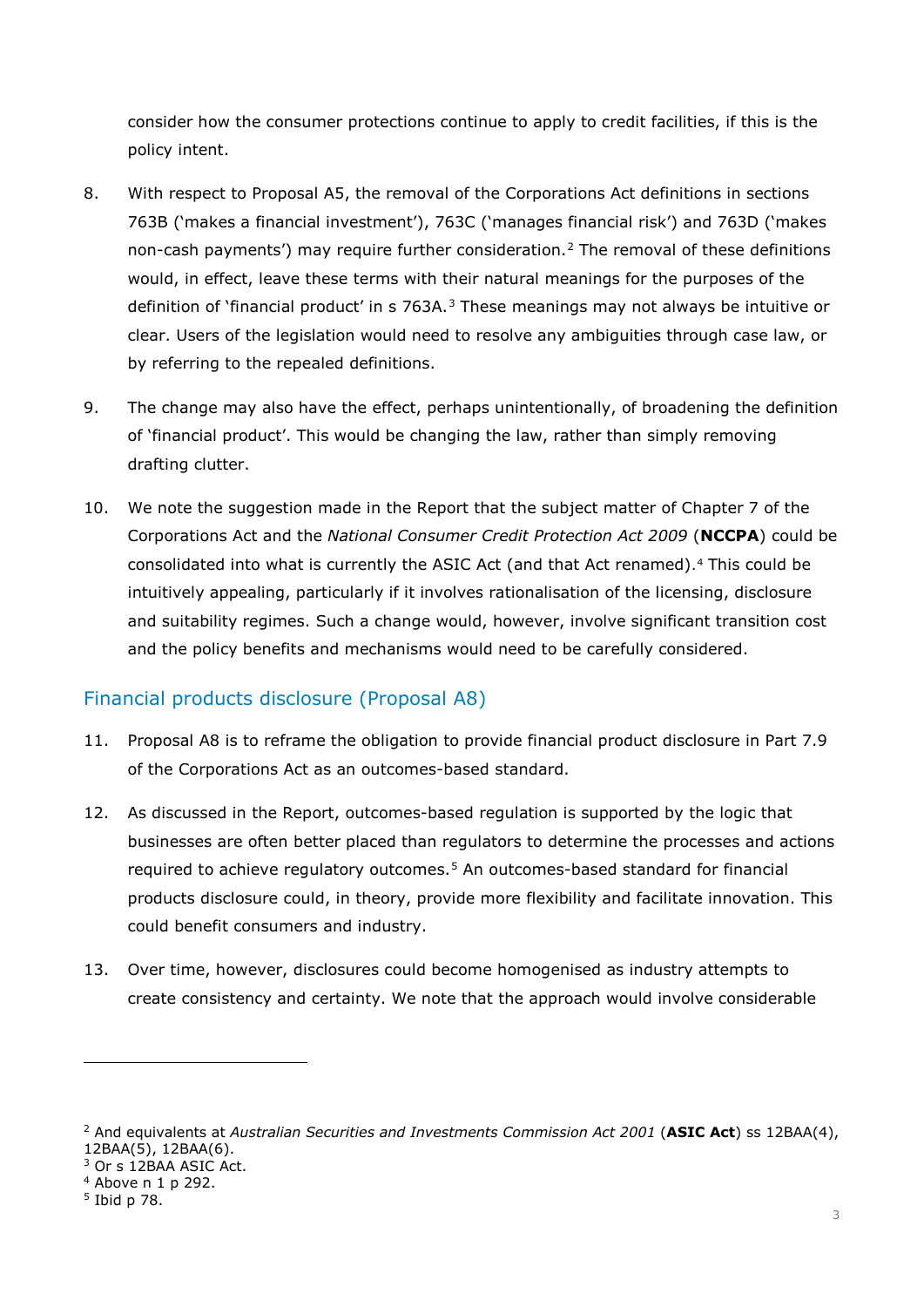transition costs associated with reviewing and updating existing product disclosure statements.

14. There may also be the risk that the standard set for the outcomes demands more disclosure content and complexity than the current prescriptive approach. This is because the question of whether disclosure achieves the appropriate outcome would be a factual one that involves more variables than the essentially legal question of whether disclosure contains the prescribed content. These variables could include the degree of financial literacy of the audience, the complexity of the financial product being offered and changing understandings of how people interpret and respond to information.

#### Financial products disclosure (Proposals A9, A10 and A12 and Question A11)

- 15. These proposals and this question relate to ASIC's powers to grant exemptions from obligations in Chapter 7 of the Corporations Act or to omit, modify or vary (or 'notionally amend') Chapter 7 by regulation or other legislative instrument.
- 16. We acknowledge that the power of a regulator to notionally amend legislation is not common internationally, and gives discretion to the regulator to alter the regulatory regime.<sup>[6](#page-3-0)</sup> However, we think it is important that there be a mechanism for the legislation to be amended promptly should the need arise. Such a mechanism should be retained in some form.

#### Advice definitions (Proposals A13 to A15)

17. Proposals A13 to A15 relate to financial advice definitions. These include the removal of the definition of 'financial product advice' and incorporating its contents into definitions of 'personal advice' and 'general advice', and replacing the term 'general advice' with one that intuitively corresponds with its definition. These proposals merit further consideration. We note that Treasury's Quality of Advice Review is currently being initiated. This process may be the forum for these matters to be considered.

#### Definitions of 'retail client' and 'wholesale client' (Questions A16 and A17)

18. Question A16 relates to changing the definition of 'retail client' to remove specificity as to certain products that are and are not included within it, and to remove its product value and asset and income exceptions. Question A17 seeks input on conditions or criteria for the sophisticated investor exception.

<span id="page-3-0"></span>i,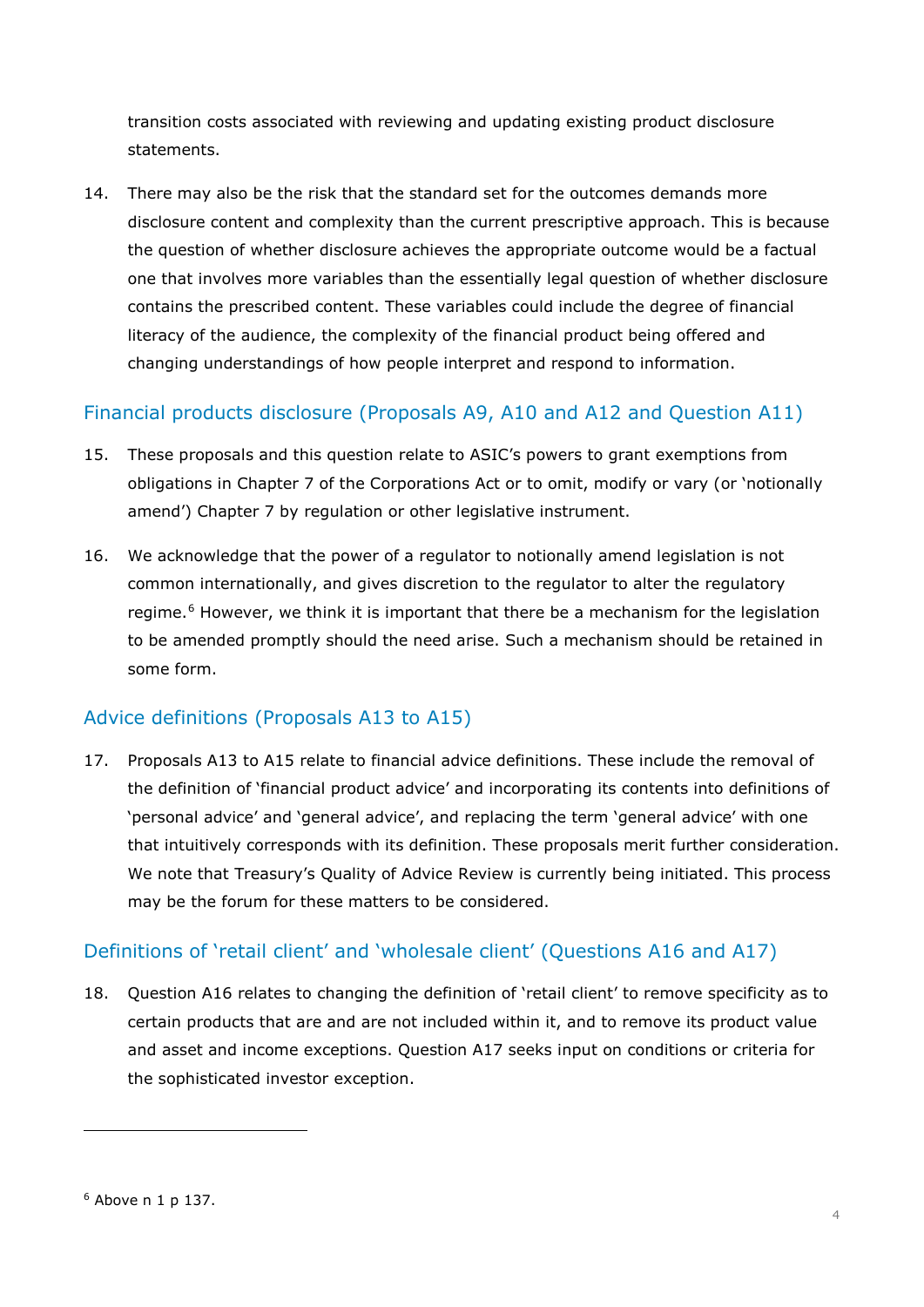- 19. We would be concerned about the removal of the product value exception. The current exception is clear and relatively simple for businesses to administer. Removing it may mean we have difficulty providing certain products to customers that we cannot clearly classify as wholesale clients. We agree, however, that dollar thresholds for the exception should be reviewed and updated periodically.
- 20. We also note that adding an objective test to the sophisticated investor concept may be beneficial. The subjectivity of the current concept makes it difficult to rely upon.
- 21. The term 'small business' is specifically defined at s 761G(12) of the Corporations Act for the purposes of defining retail client and wholesale client. As mentioned above in paragraph 6, we support the use of a consistent definition of 'small business' across financial services legislation.

#### 'Efficiently, honestly and fairly' (Proposals A20 and A21)

- 22. Proposals A20 is to separate the words of the 'efficiently, honestly and fairly' standard into individual paragraphs, to replace 'efficiently' with 'professionally', and to provide examples of conduct that fail to meet the standard of 'fairly'.
- 23. We agree with the separation of the terms. This will help clarify that they are not to be read compendiously and will help resolve the judicial tension on this point.<sup>[7](#page-4-0)</sup>
- 24. We agree with the replacement of 'efficiently', but think the term 'competently' would be a more appropriate substitute than 'professionally'. While professionalism implies competence, it also suggests belonging to a profession, with a body of training, a barrier to entry and a system of ethics, together with a form of self-regulation. Many holders of Australian financial service licences (and their representatives) would not formally be 'professionals' in this way. We think 'competent' more accurately reflects the intent of the provision.
- 25. The inclusion of examples relating to the term 'fairly' could be useful, particularly they provide guidance on the meaning of the term. We acknowledge the need, referred to in the Report, to strike a balance between providing clarity and over-prescriptiveness in defining fairness.<sup>[8](#page-4-1)</sup> Still, there remain some key issues. For example, it is unclear whether the term is intended to mean distributional fairness, procedural fairness, or both (or

-

<span id="page-4-0"></span><sup>7</sup> Contrast Young J's views in *Story v National Companies and Securities Commission* (1988) 13 NSWLR 661 with Allsop CJ and O'Bryan J's in *Australian Securities and Investments Commission v Westpac Securities Administration Ltd* (2019) 272 FCR 170.

<span id="page-4-1"></span><sup>8</sup> Above n 1 p 520.